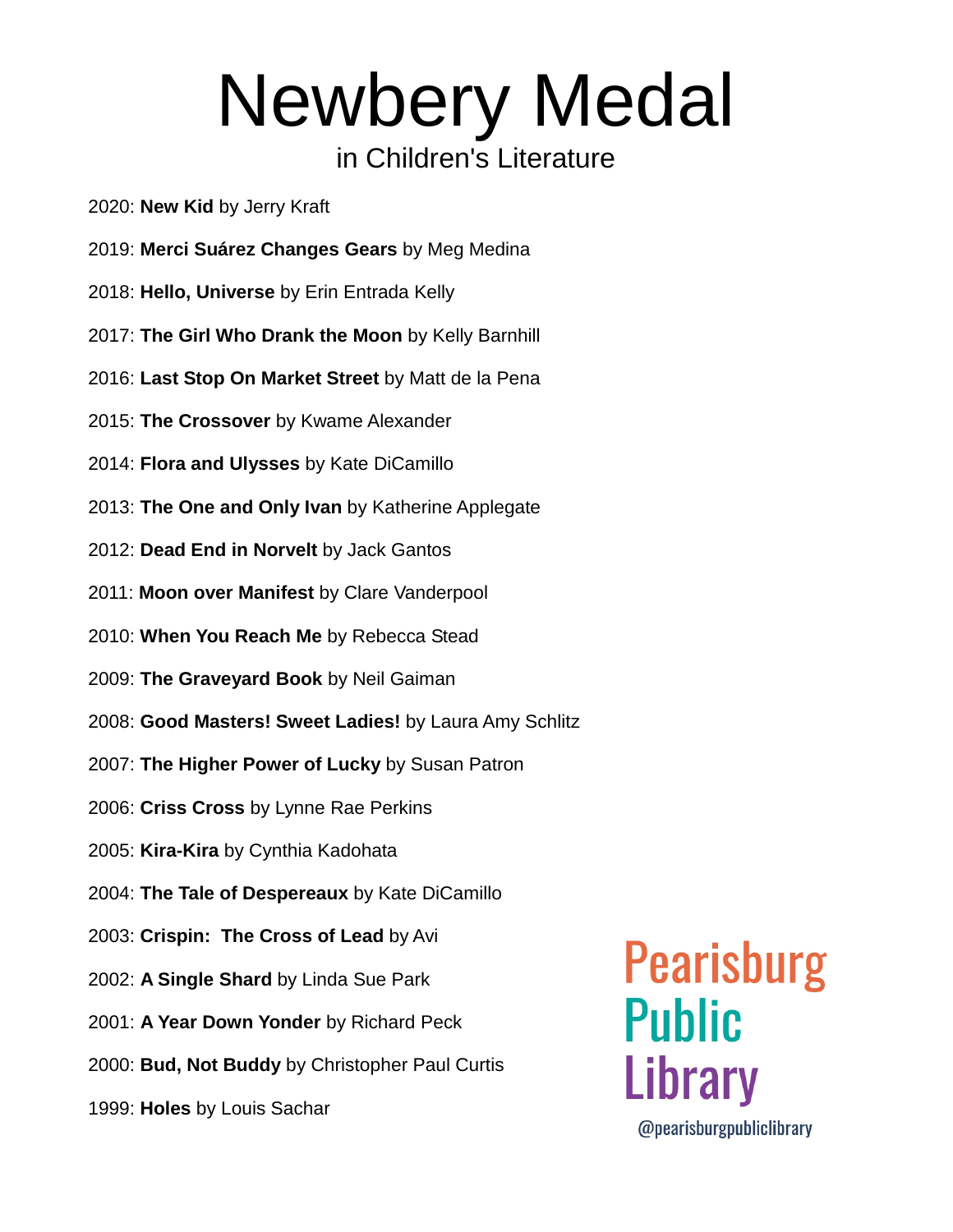- 1998: **Out of the Dust** by Karen Hesse
- 1997: **The View from Saturday** by E. L. Konigsburg
- 1996: **The Midwife's Apprentice** by Karen Cushman
- 1995: **Walk Two Moons** by Sharon Creech
- 1994: **The Giver** by Lois Lowry
- 1993: **Missing May** by Cynthia Rylant
- 1992: **Shiloh** by Phyllis Reynolds Naylor
- 1991: **Maniac Magee** by Jerry Spinelli
- 1990: **Number the Stars** by Lois Lowry
- 1989: **Joyful Noise: Poems for Two Voices** by Paul Fleischman
- 1988: **Lincoln: A Photobiography** by Russell Freedman
- 1987: **The Whipping Boy** by Sid Fleischman
- 1986: **Sarah, Plain and Tall** by Patricia MacLachlan
- 1985: **The Hero and the Crown** by Robin McKinley
- 1984: **Dear Mr. Henshaw** by Beverly Cleary
- 1983: **Dicey's Song** by Cynthia Voigt
- 1982: **A Visit to William Blake's Inn** by Nancy Willard
- 1981: **Jacob Have I Loved** by Katherine Paterson
- 1980: **A Gathering of Days** by Joan W. Blos
- 1979: **The Westing Game** by Ellen Raskin
- 1978: **Bridge to Terabithia** by Katherine Paterson
- 1977: **Roll of Thunder, Hear My Cry** by Mildred D. Taylor

## **Pearisburg Public** Library

@pearisburgpubliclibrary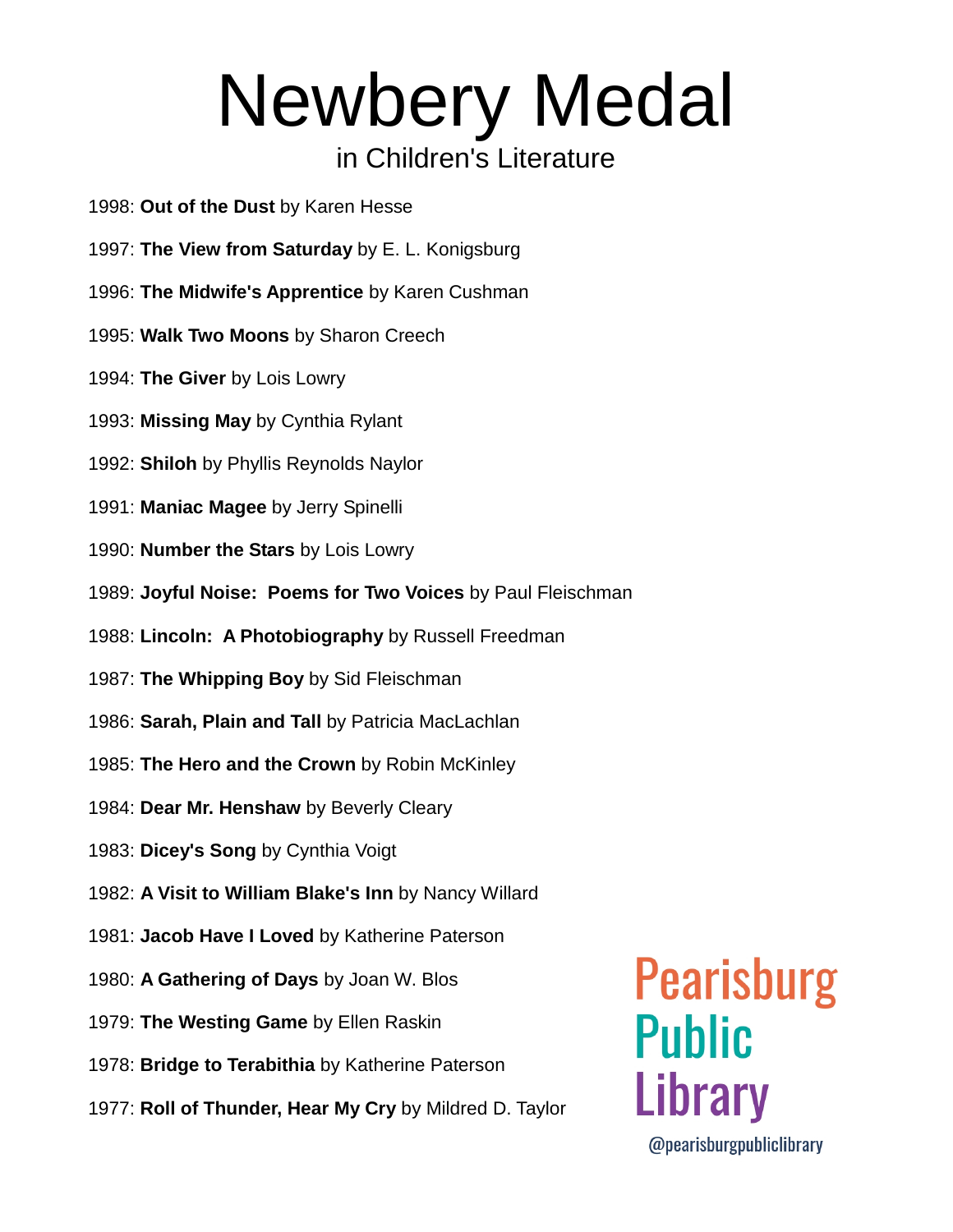- 1976: **The Grey King** by Susan Cooper
- 1975: **M. C. Higgins, the Great** by Virginia Hamilton
- 1974: **The Slave Dancer** by Paula Fox
- 1973: **Julie of the Wolves** by Jean Craighead George
- 1972: **Mrs. Frisby and the Rats of NIMH** by Robert C. O'Brien
- 1971: **Summer of Swans** by Betsy Byars
- 1970: **Sounder** by William H. Armstrong
- 1969: **The High King** by Lloyd Alexander
- 1968: **From the Mixed-Up Files of Mrs. Basil E. Frankweiler** by E. L. Konigsburg
- 1967: **Up A Road Slowly** by Irene Hunt
- 1966: **I, Juan de Pareja** by Elizabeth Borton de Trevino
- 1965: **Shadow of a Bull** by Maia Wojciechowska
- 1964: **It's Like This, Cat** by Emily Neville
- 1963: **A Wrinkle in Time** by Madeleine L'Engle
- 1962: **The Bronze Bow** by Elizabeth George Speare
- 1961: **Island of the Blue Dolphins** by Scott O'Dell
- 1960: **Onion John** by Joseph Krumgold
- 1959: **The Witch of Blackbird Pond** by Elizabeth George Speare
- 1958: **Rifles for Watie** by Harold Keith
- 1957: **Miracles on Maple Hill** by Virginia Sorensen
- 1956: **Carry On, Mr. Bowditch** by Jean Lee Latham
- 1955: **The Wheel on the School** by Meindert DeJong

# **Pearisburg Public** Library

@pearisburgpubliclibrary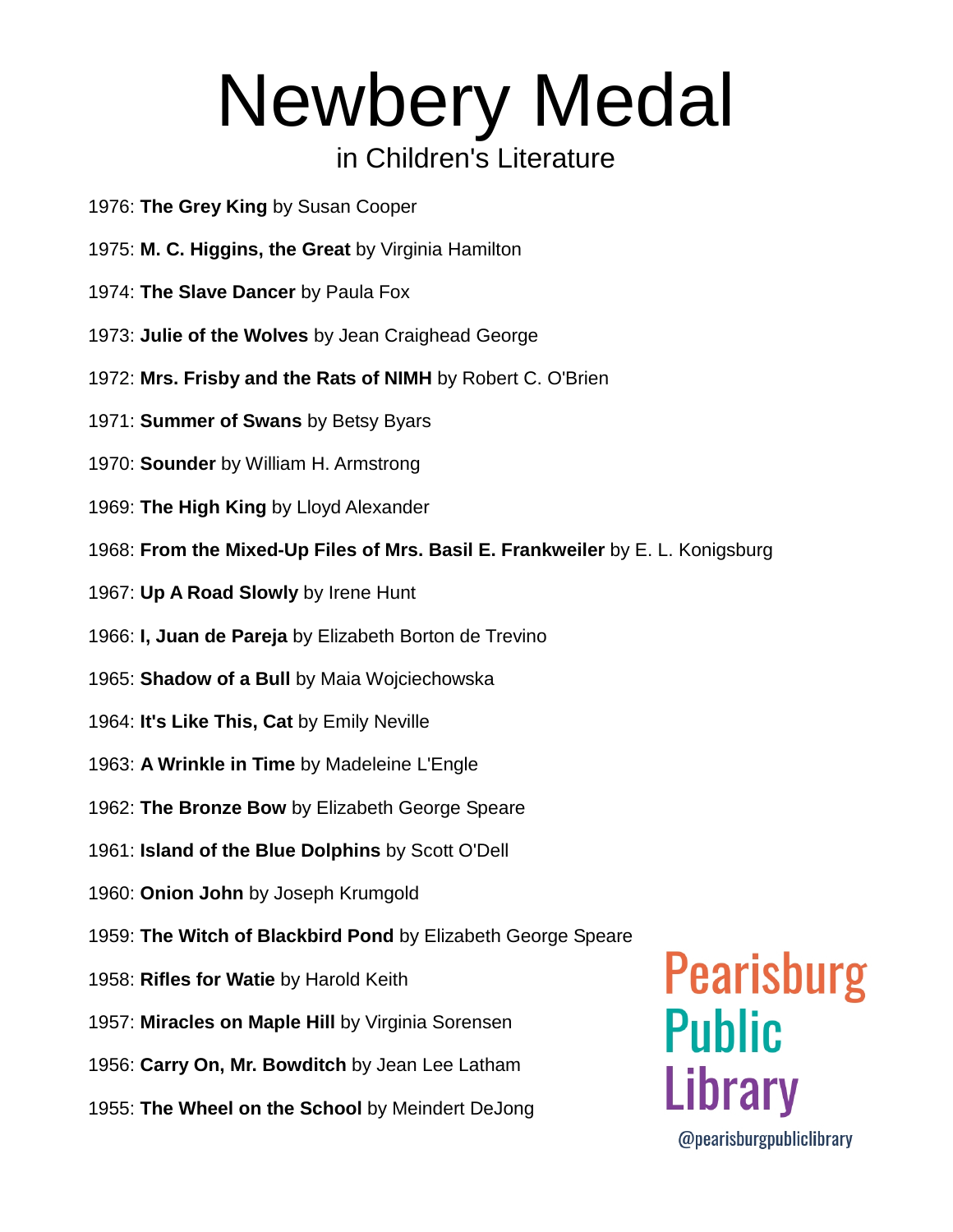- 1954: **...And Now Miguel** by Joseph Krumgold
- 1953: **Secret of the Andes** by Ann Nolan Clark
- 1952: **Ginger Pye** by Eleanor Estes
- 1951: **Amos Fortune, Free Man** by Elizabeth Yates
- 1950: **The Door in the Wall** by Marguerite de Angeli
- 1949: **King of the Wind** by Marguerite Henry
- 1948: **The Twenty-One Balloons** by William Pene du Bois
- 1947: **Miss Hickory** by Carolyn Sherwin Bailey
- 1946: **Strawberry Girls** by Lois Lenski
- 1945: **Rabbit Hill** by Robert Lawson
- 1944: **Johnny Tremain** by Esther Forbes
- 1943: **Adam of the Road** by Elizabeth Janet Gray
- 1942: **The Matchlock Gun** by Walter Edmonds
- 1941: **Call It Courage** by Armstrong Sperry
- 1940: **Daniel Boone** by James Daugherty
- 1939: **Thimble Summer** by Elizabeth Enright
- 1938: **The White Stag** by Kate Seredy
- 1937: **Roller Skates** by Ruth Sawyer
- 1936: **Caddie Woodlawn** by Carol Ryrie Brink
- 1935: **Dobry** by Monica Shannon

**Pearisburg Public** Library @pearisburgpubliclibrary